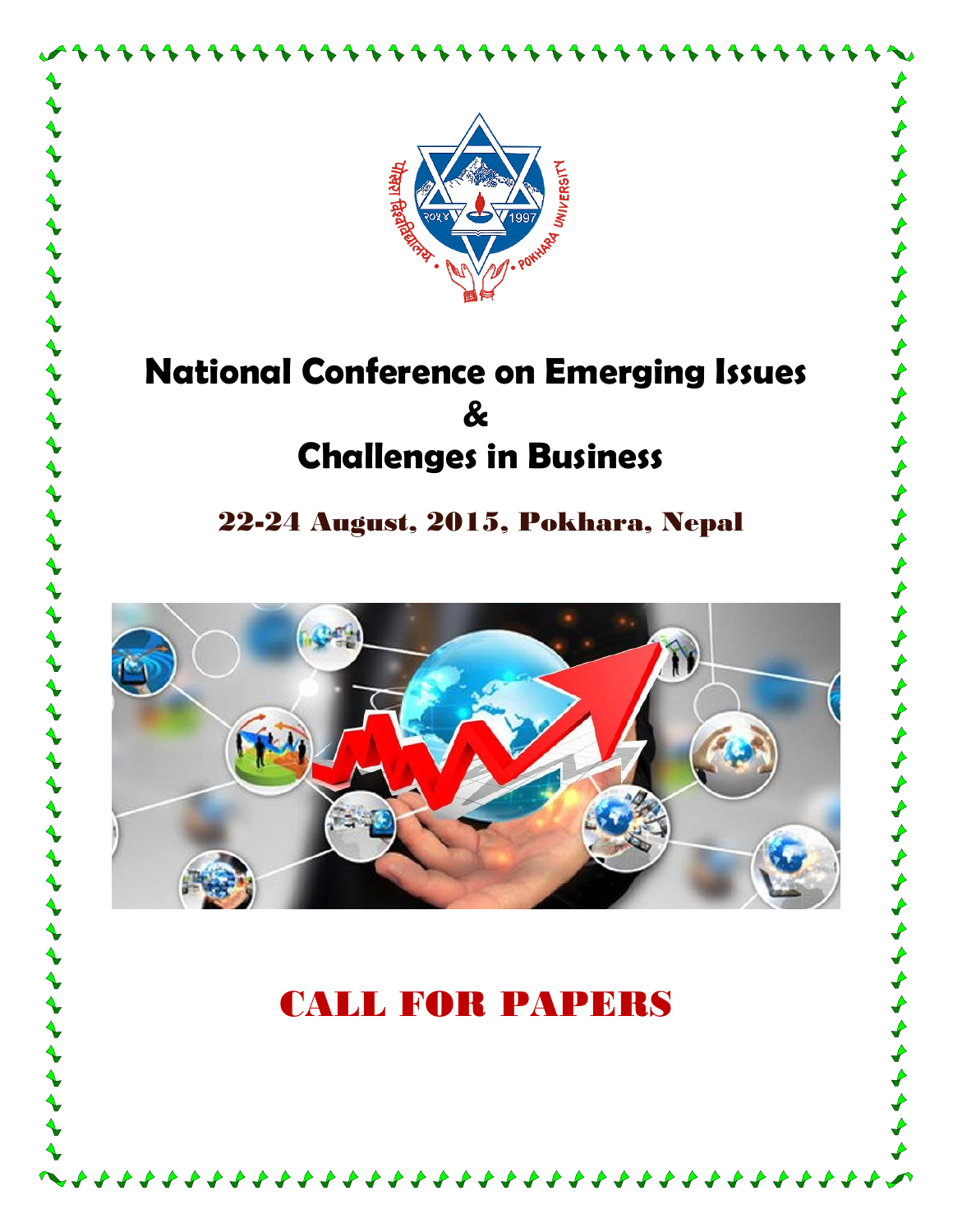Pokhara University is located in Lekhnath Municipality of Kaski district, thirteen kilometer east to the heart of the Pokhara city. The academic complex of the University is in the serene and scenic location of seven lake city, Lekhnath, in the lap of the Beautiful Himalayan Range and peaks such as Mt. Machhapuchre and Mt. Annapurna. In addition, Begnas Lake and Rupa Lake are walking distance of its academic complex and central office. As an emerging university, Pokhara University is striving for its infrastructure, organizational and academic excellences national/ international conferences, workshops research projects and day to day academic activities taking place with University campus premises are part of our overall growth.

School of Business, Pokhara university is pleased to conduct its National Conference on Emerging Issues and Challenges in Business during 22-24 August, 2015 in Pokhara, Nepal. The Conference is expected to bring academicians, researchers, and practitioners, who have a passion in the area of finance/account, marketing, and human resource management to discuss on contemporary issues faced by the developing economies like Nepal.

しょうしょう ちょうしょうしょうしょうしょうしょうしょう

 $\blacklozenge$ 

くうくうふうしょう



# **Conference Objectives**

The primary objective of the conference is to promote the culture of undertaking research and discussion on contemporary issues faced by developing nations like Nepal among the faculties of Nepalese universities.

44444444444444444444444444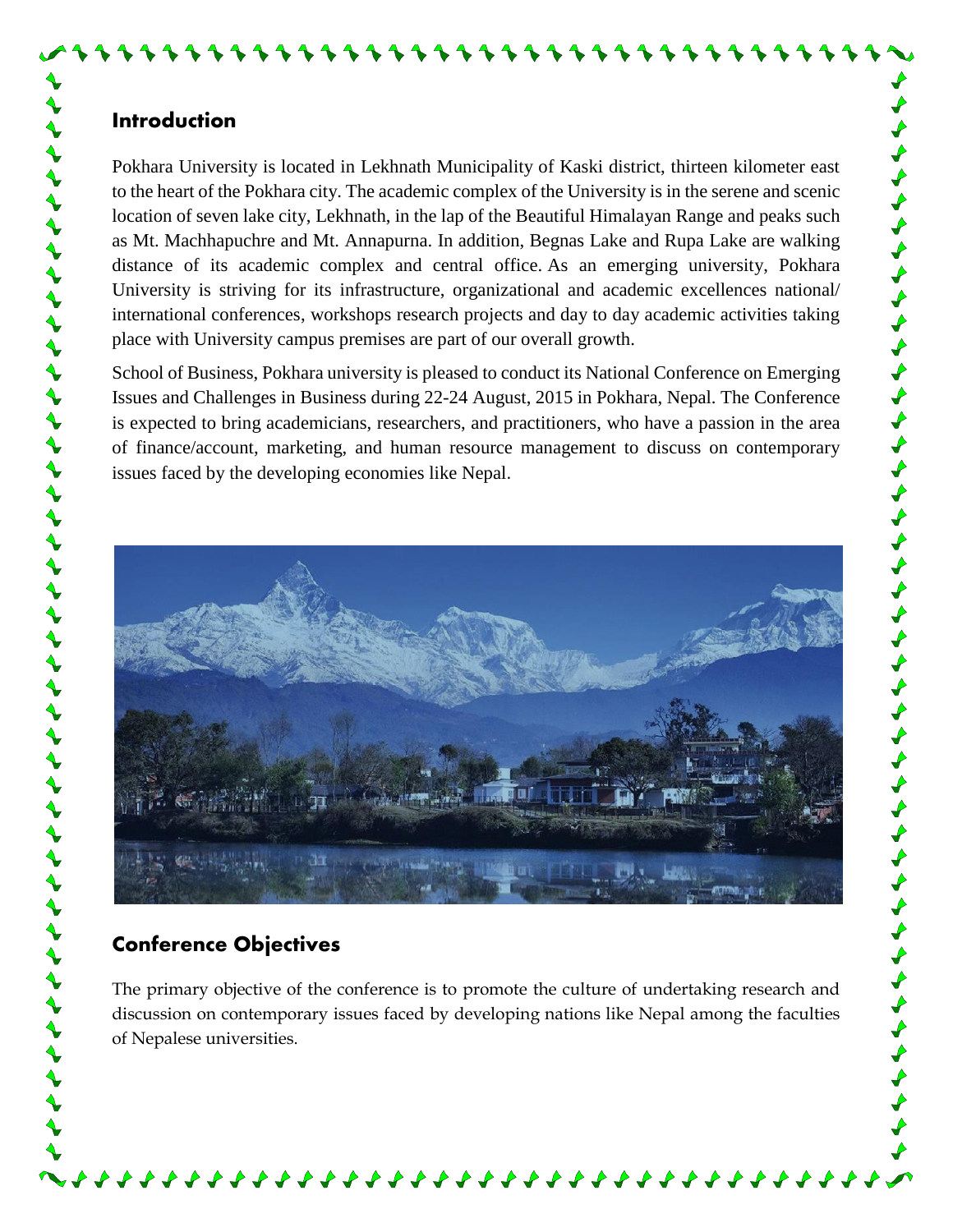#### **Some of the specific objectives of the proposed program are as follows:**

- i. To disseminate academic contribution in identifying and exploring emerging issues of business and management in Nepal
- ii. To promote culture of inquiry among Nepalese academicians on contemporary emerging issues of business areas and their management
- iii. To provide the platform for academicians and participants to share their opinions/research work and innovative ideas
- iv. Enriching the knowledge of delegates with the experience of theories and practices on business management for sustainable growth of the nation

#### **Theme of Papers**

ととうとうとうとうとうとう きょうきゅう きょうじょう きょう きょう きょう きょう きゃく

The National conference will be organized in three themes. Viz:

- i. Issues and challenges in Finance
- ii. Issues and challenges in HRM
- iii.Issues and challenges in Marketing

Topics of coverage may include, but are not limited to:

- **Finance/Account:** Financial sector development, financial system, financial stability, corporate governance in the financial sector, financial innovation, monetary, banking and financial policies, global economic integration, financial crisis, microfinance, financial inclusion, portfolio management strategy, merger and acquisition, stock market, poverty alleviation, sustainable development, and so on.
- **Marketing:** Foreign trade, international business practices, foreign direct investment, green marketing, international trade implication, supply chain management, and so on.
- **Human Resource Management:** Organizational change and resistance, performance management, conflict management, institutional and strategic advantage, globalization and sustainability, workforce diversity, dynamics and employee commitment, training and development, strategic management, and so on.

444444444444444444444444444

# **Information for Authors: Important Dates**

*Abstract submission deadline 15 Notification of abstract acceptance 23rd June, 2015 Full paper submission deadline 23rd July, 2015 Notification of full paper acceptance Conference date 22-24 August, 2015*

*th June, 2015 th August,2015*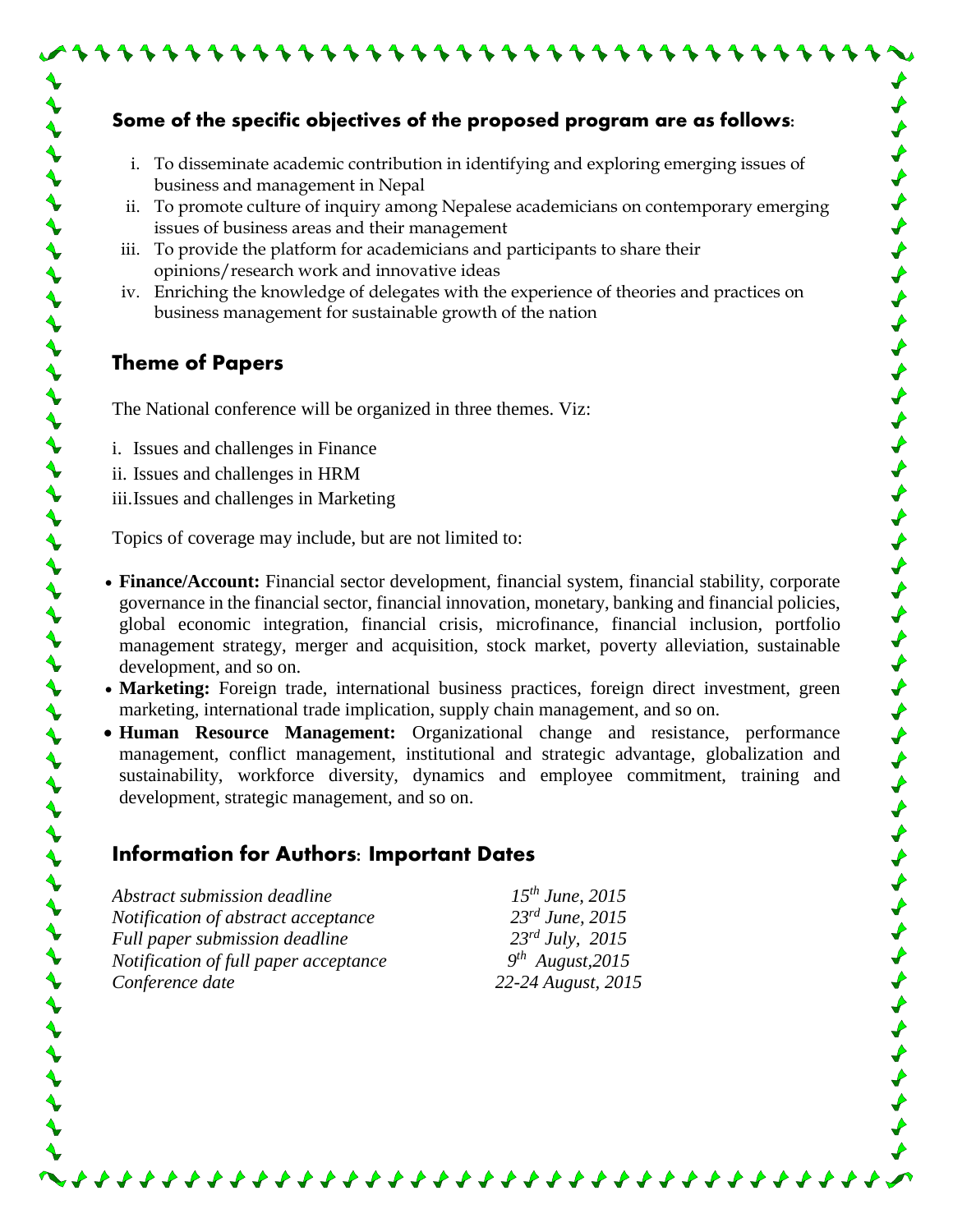#### **Manuscript Submission, Review Process and Notification of Acceptance**

Please e-mail the abstract of your paper to nationalconference.sobpu@gmail.com by  $15<sup>th</sup>$  June, 2015 and submit the full paper by 23rd July, 2015 after notification of abstract acceptance. The paper(s) would be reviewed for suitability and notification of acceptance will be announced on or before 9<sup>th</sup>August, 2015.Conference paper must be in English language. The author(s) are advised to follow the following format to prepare the paper:

- Abstract Size: within 200 words.
- Full paper length: 3000 words to 5000 words.
- Letter font: Times New Roman.
- Letter/Font Size: 12
- Line Spacing: Double
- Paper size: A4 Size
- Paper Margin: 1" (Top, bottom, right, and left)
- Reference: APA Style
- Paper must be submitted in MS-word version.
- The cover page of the paper should include the institutional affiliation, address, phone number, and email address of each author.
- The paper to be submitted for the Conference should be original work not previously published, and not being considered elsewhere for publication, If accepted for presentation, it will not be published anywhere without the consent of the Conference Organizing Committee.
- Selected papers will be considered for publications in proceeding book and journal of the University.

## **Registration**

とうとうとうとう きょういん きょうかい きょうきょう きょう きょう きゅう きょう きゃくきょう

All authors of the manuscript have to register themselves separately. The registration fee covers the cost of conference kit, publication fee, and refreshments. It does not cover accommodation, and dinner. Registration fee once deposited cannot be refunded under any circumstances. On acceptance of their papers, the participants are requested to send the duly filled registration form along with the requisite fee as detailed below:

Individual: RS.3500 Institutional: RS.5000 Students: RS.2000

## **Mode of Payment**

Registration fee can be deposited or electronically transferred to National conference, School of Business, Faculty of Management ,Pokhara University**,** A/C No: *1201017500785 of NABIL Bank, Pokhara New Road Branch( Account Type: Current)*. The participants are requested to send the scanned copy of the receipt of the same along with the registration form.

44444444444444444444444444444